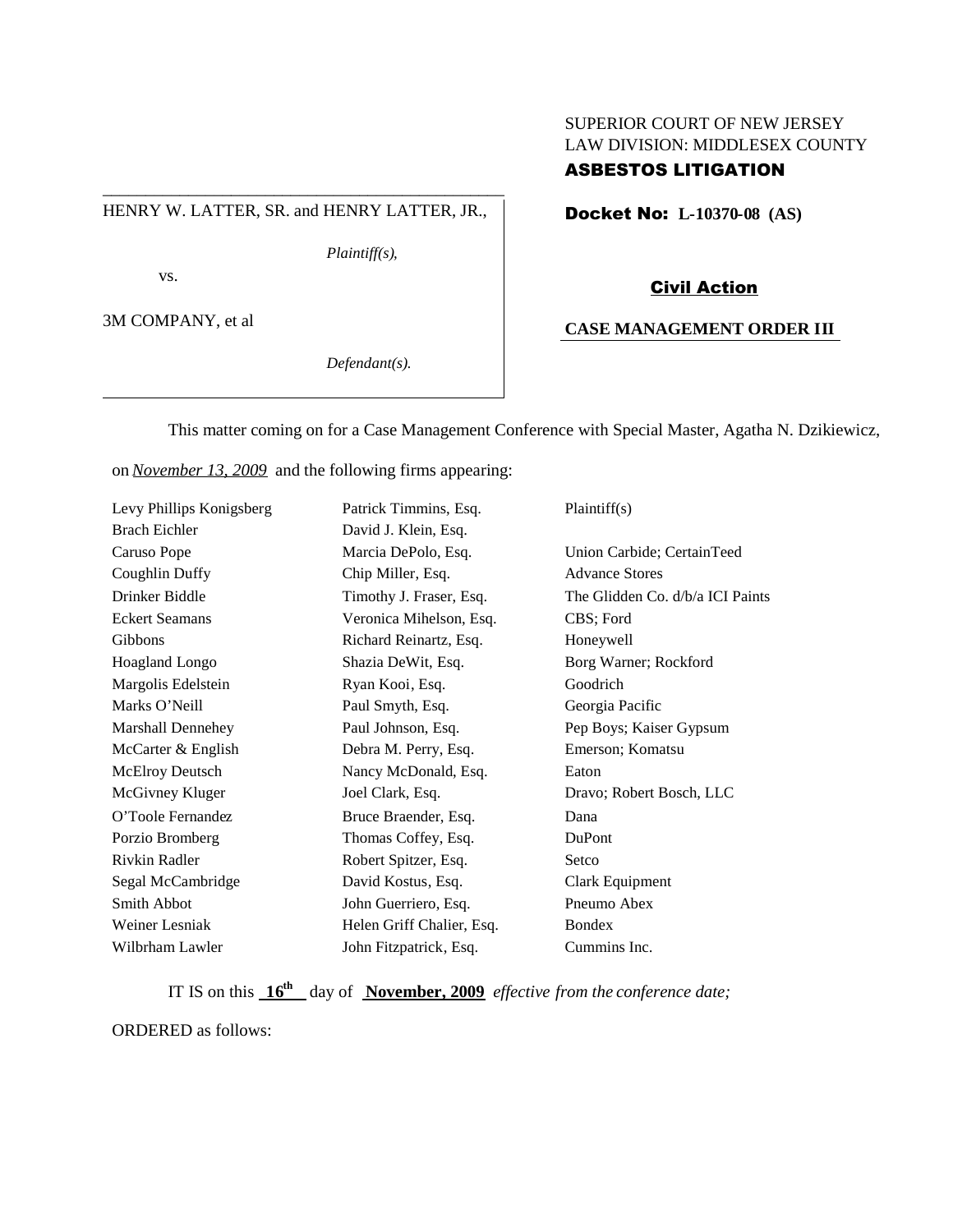Counsel receiving this Order through computerized electronic medium (E-Mail) shall be deemed by the court to have received a copy of the filed original court document. Any document served pursuant to this Order shall be deemed to be served by mail pursuant to *R*.1:5-2.

## **DISCOVERY**

| January 8, 2010   | Defendants shall serve answers to standard interrogatories by this date.                                                                                                                                    |
|-------------------|-------------------------------------------------------------------------------------------------------------------------------------------------------------------------------------------------------------|
| January 8, 2010   | Defendants shall serve answers to supplemental interrogatories and document<br>requests by this date.                                                                                                       |
| February 26, 2010 | Fact discovery, including depositions, shall be completed by this date. Plaintiff's<br>counsel shall contact the Special Master within one week of this deadline if all<br>fact discovery is not completed. |
| April 30, 2010    | Depositions of corporate representatives shall be completed by this date.                                                                                                                                   |

## **EARLY SETTLEMENT**

- January 5, 2010 The early Settlement Conference previously scheduled on this date is **cancelled**.
- April 30, 2010 Settlement demands shall be served on all counsel and the Special Master by this date.

## **SUMMARY JUDGMENT MOTION PRACTICE**

- May 28, 2010 Summary judgment motions limited to product identification issues shall be filed no later than this date.
- June 25, 2010 Last return date for product identification summary judgment motions.

## **POST SUMMARY JUDGMENT SETTLEMENT CONFERENCE**

July 21, 2010 @ 1:30pm Settlement conference. All defense counsel shall appear with authority to negotiate settlement and have a representative authorized to negotiate settlement available by phone. Any request to be excused from the settlement conference shall be made to the Special Master no later than 4:00pm of the day prior to the conference.

 $\_$  ,  $\_$  ,  $\_$  ,  $\_$  ,  $\_$  ,  $\_$  ,  $\_$  ,  $\_$  ,  $\_$  ,  $\_$  ,  $\_$  ,  $\_$  ,  $\_$  ,  $\_$  ,  $\_$  ,  $\_$  ,  $\_$  ,  $\_$  ,  $\_$  ,  $\_$  ,  $\_$  ,  $\_$  ,  $\_$  ,  $\_$  ,  $\_$  ,  $\_$  ,  $\_$  ,  $\_$  ,  $\_$  ,  $\_$  ,  $\_$  ,  $\_$  ,  $\_$  ,  $\_$  ,  $\_$  ,  $\_$  ,  $\_$  ,

#### **CASE MANAGEMENT CONFERENCE**

August 17, 2010 @ 10:30am Case Management Conference before the Special Master.

#### **MEDICAL DEFENSE**

February 26, 2010 Plaintiff shall serve additional medical expert reports by this date.